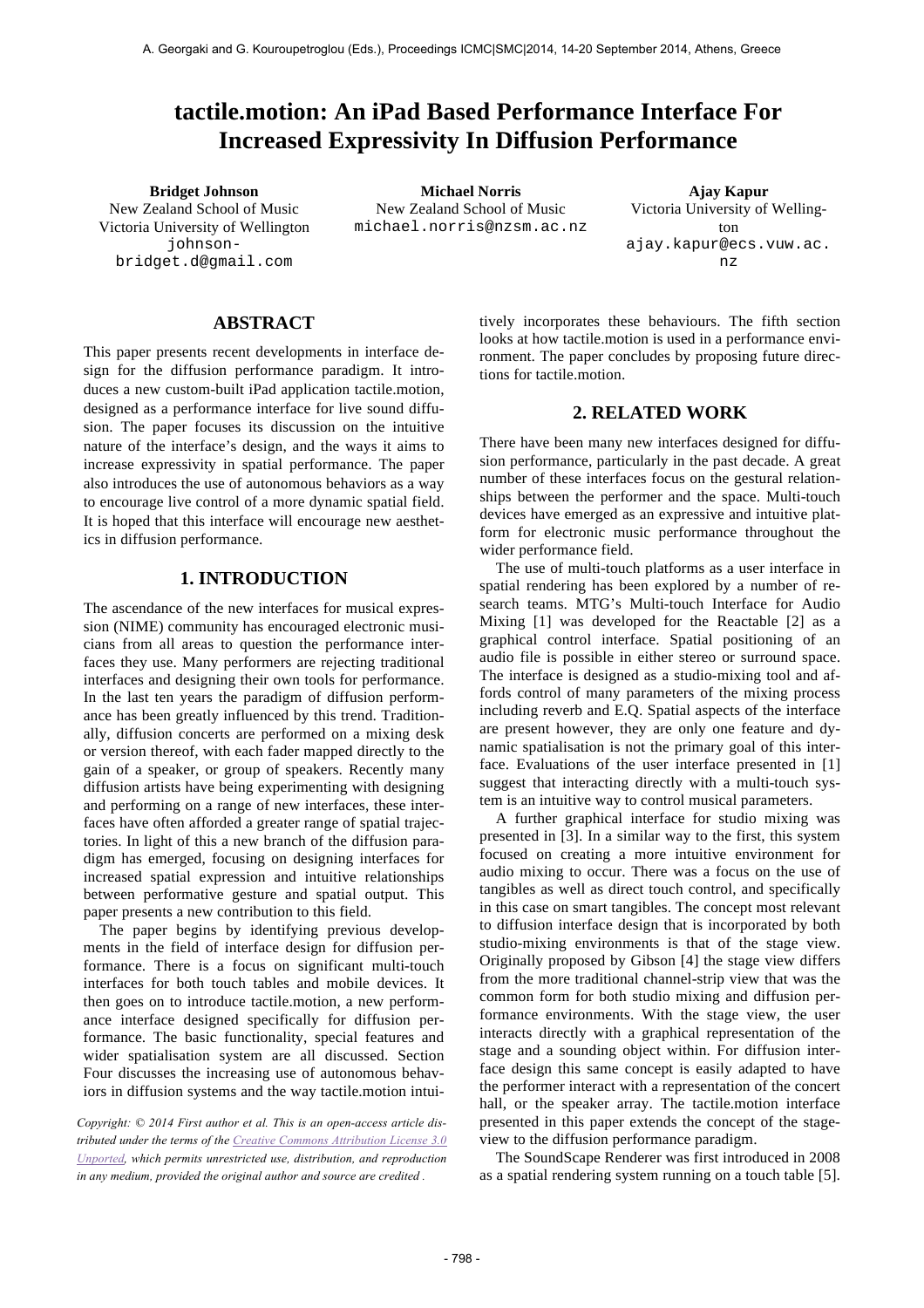Since then the SoundScape Renderer has been ported to, and is available for, Android [6]. The system is capable of higher-order ambisonic, binaural or VBAP rendering. Unlike the first two mixing-based applications presented, the SoundScapeRender is specifically designed for interfacing with higher-level spatial scenes, however was still conceived as a rendering and collaborative interactive installation tool rather than a performance interface.

## **3. TACTILE.MOTION**

The interfaces previously discussed proved the multitouch environment affords sufficient expressivity and warranted further and more specific development for the live diffusion paradigm. tactile.motion is a new performance interface, currently under development by the authors. The application was initially conceived as a mobile version of the author's previous work, tactile.space [7] developed for The Bricktable [8]. One of the main goals in porting to the iPad was to increase the accessibility of the user-interface. Running tactile.space involved extensive and somewhat expensive hardware, calibration of open source tool Community Core Vision<sup>1</sup>, compiling the main application built in Processing, and manually loading audio files into a custom built Max Patch. This process took valuable time and expertise, significantly restricting the number of performers and institutions able to use the interface. Now running on the iPad, tactile.motion requires no calibration, is not affected by stage lighting, can be used by novice performers and will soon be available for free download from the Apple App Store. The iPad has a much lower cost than a touch table, and many people may already own the device. It is hoped that these factors, as well as new features, will ensure that the new app is much more accessible to a wider audience.

#### **3.1 Basic Functionality**



**Figure 1**. tactile.motion basic GUI

In its most basic form, tactile.motion (shown in Figure 1) allows a user to drag a visual representation of an audio file, an 'audio object', around the screen and place it within a speaker array. The positioning of audio objects in this way creates an intuitive and easily learned diffusion interface. There is no limit to the number of audio objects that may be moved simultaneously. The user is able to perform any number of complex trajectories in real time simply by tracing the desired trajectory on the screen. The high frame rate, smoothing algorithms and accurate touch detection afford the user a remarkably natural feeling when dragging an object.

The audio objects position is calculated in polar coordinates, in relation to the centre of the speaker array. The data is then sent over an ad-hoc network hosted by the computer, to be received by a custom built Max/MSP patch. The OSC [9] protocol was chosen for sending the data due to its flexibility and ease of use. The full spatialisation system is displayed diagrammatically in Figure 2.



#### **Figure 2**. System Overview

tactile.motion communicates with the custom built Max Patch over a wireless network. The computer running the Max patch hosts the network. The user can connect to the computers network through the standard Settings menu on the iPad. The patch then broadcasts itself as an available OSC service via Apples Zero Config protocol, Bonjor. The settings page of tactile.motion displays a list of the names of available services and the user selects the Max patch. On selection of the service the application retrieves the services address and port information and uses them to send the out going data. The Bonjor system was chosen because of its ease of set-up for the user. The user needs no prior knowledge about the network or the address and port information and they are not required to input any of this data themselves. Instead they simply select 'tactile.motion host' from the list of available services and the application handles everything else.

In designing the OSC protocol the aim is to make it as generic as possible. The authors are currently developing a number of other diffusion performance interfaces and are aiming to create a modular spatialisation system, where any part of the system can be interchanged for an-

 1 ccv.nuigroup.com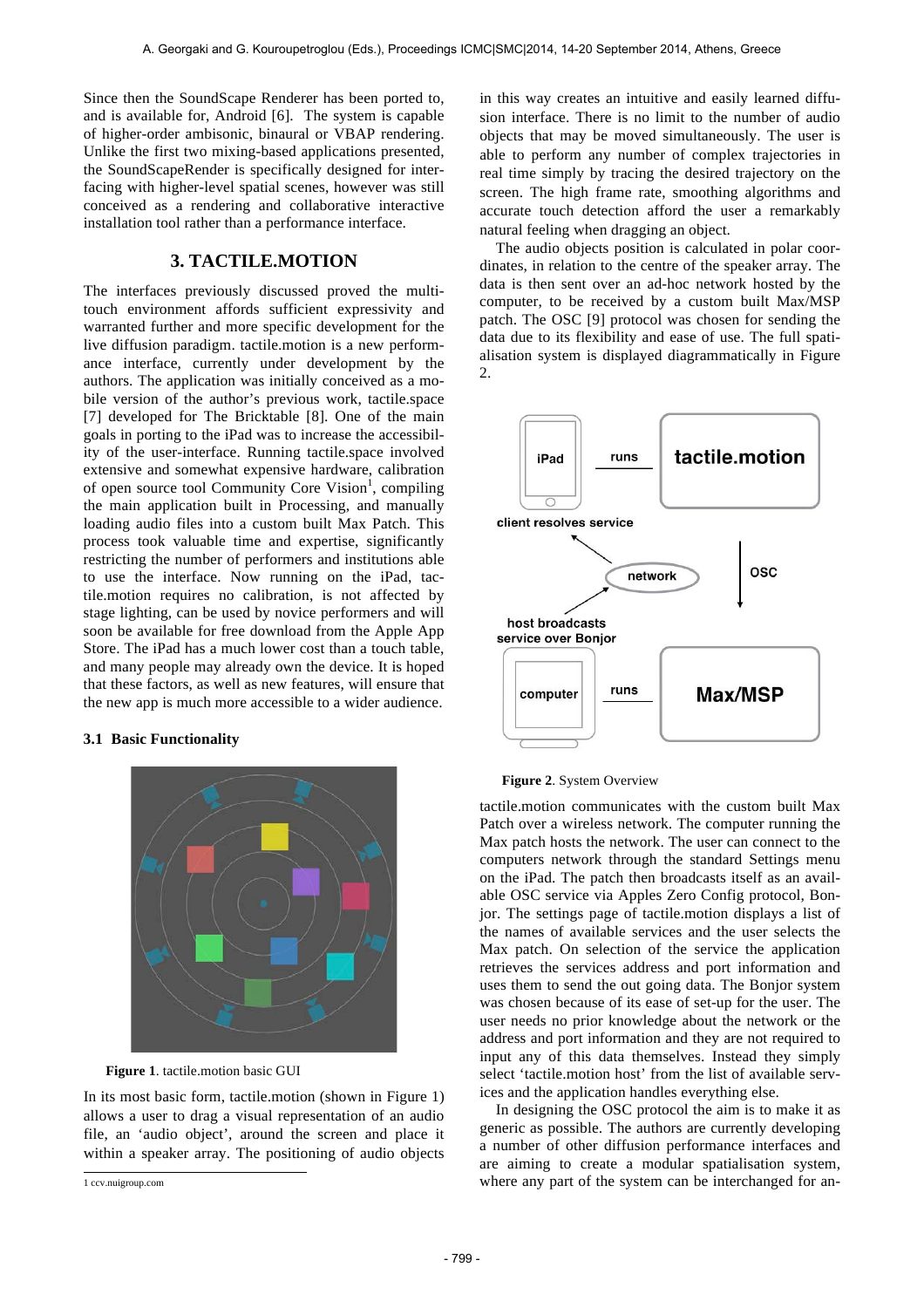other. The protocol used must be common amongst all user interfaces, and be intuitive enough to be incorporated into other spatialisation systems. The OSC messages sent when and audio objects position is updated are as shown in Figure 3.

#### Protocol

 $object i/f/f$ object number/distance/theta

Example Message

object 3/3.25/2.91

**Figure 3.** Example of OSC message, the distance is in metres and the theta in radians

### **4. AUTONOMOUS BEHAVIORS**

One of the ways new diffusion systems work to increase expressivity is to add a palette of predetermined trajectories that can be set in motion during performance. One popular direction is to implement common motions from particle system behavioral patterns such as those introduced by Kim-Boyle [10] and apply them to spatial movement.

In a traditional diffusion set up, with a mixing desk as user interface, many desirable spatial trajectories are extremely difficult to perform. Some systems through the late 90s began to introduce a capability of triggering circular motions [11] and other spin based trajectories. Spin based trajectories are one area that was particularly difficult to achieve in real time, with the standard configurations of a mixing desk. There are a number of examples of systems that allow the performer to trigger and control these trajectories [12], [13], however at this point the triggering has mostly occurred manually, and the behaviors are controlled by inputting parameters directly into a computer, or through a mixing desk.

#### **4.1 Spin Trajectories**

Tactile.motion aims to build on the concept of triggered autonomous motion, but also to add a performative element into the process. In order to do so, tactile.motion is able to recognize specific gestural trajectories on the iPad and translate them into spatial motion. For example dragging an audio object in a circular motion (shown in Figure 4) around the sweet spot triggers a spin-based trajectory.



**Figure 4.** Spin motion trajectory

In order to be recognized as a spin motion the object must be moved at a constant rate and remain at a relatively constant distance from the centre point. If the object deviates from an ideal circles path too much it will be considered a standard 'drag motion'. If the velocity changes to dramatically throughout the motion it will not be recognized. Once the motion is recognized the system deciphers the average velocity with which it was drawn and uses that velocity to continue the motion. The object continues along the path spinning around the centre, in the circular motion until the user double taps it, causing it to stop<sup>2</sup>.

#### **4.2 Drift Trajectories**

The spin-based trajectory is the first gestural triggered motion implemented by tactile.motion. At the time of writing a drift motion is under development. This motion uses similar algorithms to the circle recognizer in order to determine if the objects trajectory follows a straight path towards the speaker array (as shown in Figure 5).



**Figure 5**. Drift motion trajectory

<sup>2</sup> The double tap to stop is currently in trial mode to test if the gesture is intuitive. Stopping the autonomous motions may change in the future.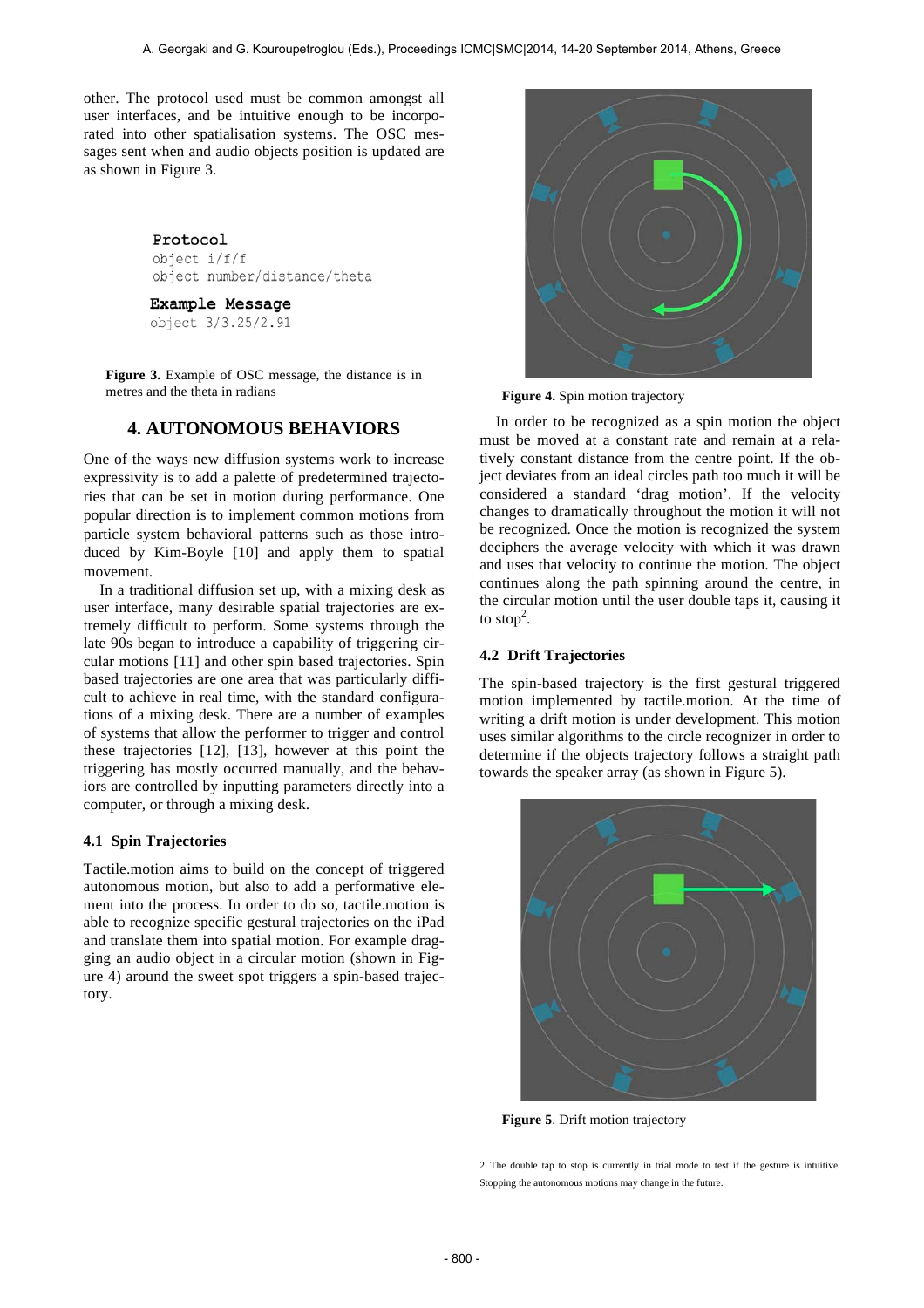There are two proposed implementations of the drift motion, one being a straight drifting path be it vertical, horizontal or angular. The other is a for a ping-pong like effect that would ricochet off the edge of the speaker array and continue to do so as it makes its way throughout the space.

A number of other autonomous behaviors derived from particle systems are planned for tactile.motion such as a random walker function and an attractor function. Also planned are the capabilities to group audio objects and have them be moved together, or respond to behaviors simultaneously. It is believed that the addition of these behaviors, whilst keeping their triggering and control as gesturally intuitive as possible, will encourage an increasing expressive range in diffusion performance.

## **5. PERFORMANCE USE**

Performing with tactile.motion creates a very different experience to a traditional diffusion concert. The mixing desk exhibits a problematic coupling of gesture to sonic output. This can leave the audience without a clear indication of ways the performers actions affect the sound. The mapping of vertical faders directly to speaker gains, and the configuration of the faders greatly influences the potential trajectories. With the tactile.space interface the performer is manipulating phantom source positions rather than speaker gains. The ease of moving a sound source exhibited by the interface encourages the performer to more actively create a dynamic sound field. This affords performers with a new range of potential trajectories, and spatial aesthetics.

The interface was featured in a piece called fine.tones. The main spatial concept of the piece was to have sine tones 'chasing' each other around the space. Slowly ascending and descending sine tones were moved slowly in a circular motion around the audience with the velocity of motion slowly increasing throughout the piece. With tactile.motion the circular movement was simple and gesturally intuitive to perform live.

Feedback from performers using the interface has so far being positive. A full user study is scheduled to take place later in the year where a group of around twenty acoustmatic composers will perform with and evaluate the interface and their experience using it.

As discussed in section 3.1 tactile.motion is designed with enough modularity to be incorporated into any diffusion system. However, there is also a custom Max patch that has been developed along side the application as its audio driver. The patch uses a Vector Base Amplitude algorithm [14] to decipher and implement gain factors for each speaker in order to create phantom source positions. The patch can take up to 8 audio inputs, either live or audio files and works with up to 16 speakers. The patch is also designed with the goal of modularity, therefore whilst these values are the current ones it would be a very simple process to add a capability of more speakers, or inputs. The current design focus is on increased communications between the patch and the app to further reduce set up times and reduce the expertise needed to run the system.

## **6. CONCLUSIONS**

The use of multi-touch user interfaces in music performance has widely been received by the community. Artist driven developments of these interfaces have led to them being able to significantly increase the expressive range within sub-fields of electronic music. Recent trends in diffusion practice have embraced the design of new interfaces for performance. The new tactile.motion interface aims to encourage diffusion performers to more actively engage with phantom source positions in the space. The ability to freely move audio objects around a speaker array means that complex spatial trajectories can be performed with ease and encourages performers to do so. The addition of intuitively triggered autonomous behaviors further increases the aesthetic potential and allows the performer to dynamically control a much larger number of sound sources at once.

At the time of writing the application is already actively being used for performance. Many future developments are proposed some of which were outlined in section 4.

#### **Acknowledgments**

The current version of the tactile.motion application uses the open source objective C library:  $VVOSC<sup>3</sup>$  for sending OSC messages. The Max patch uses the vbapan $\sim$  object.<sup>4</sup> The authors would like to thank Owen Vallis, Jordan Hochenbaum and Blake Johnston for their support in the development of multi-touch performance interfaces.

#### **7. REFERENCES**

- [1] J. Carrascal and S. Jordà, "Multitouch Interface for Audio Mixing," in *Proceedings of New Interfaces For Musical Expression*, Oslo, Norway, 2011.
- [2] S. Jordà, M. Kaltenbrunner, G. ̈nter Geiger, and R. Bencina, "THE REACTABLE," in *Proceedings of New Interfaces For Musical Expression*, Vancouver, Canada, 2005.
- [3] S. Gelineck, D. Overholt, M. Buchert, and J. Anderson, "Towards an Interface for Music Mixing based on Smart Tangilbes and Multitouch," in *Proceedings of New Interfaces For Musical Expression,* Daijon, Korea, 2013.
- [4] P. Gibson, The Art of Mixing: A Visual Guide To Recording, Engineering, And Production. *Artist Pro Press*, 1997.
- [5] K. Bredies, N. A. Mann, J. Ahrens, M. Geier, S. Spors, and M. Nischet, "The Multi-touch Soundscape Renderer," *in Proceedings of the working conference on Advanced visual interfaces*, New York, USA, 2008.
- [6] M. Geier and S. Spors, "Spatial Audio with the Sound-Scape Renderer," in *Proceedings of 27th Tonmeistertagung - VDT International Convention*, Cologne, Germany, 2012.
- [7] B. Johnson, J. Murphy, and A. Kapur, "Designing Gestural Interfaces For Live Sound Diffusion," in *Proceedings of International Computer Music Conference,* Perth, Australia, 2013.
- [8] J. Hochenbaum and O. Vallis, "BrickTable: A Musical Tangible Multi-Touch Interface," in *Proceedings of Berlin Open Conference 09*, Berlin, Germany, 2009.

 3 https://github.com/mrRay/vvopensource

<sup>4</sup>http://maxobjects.com/?v=objects&id\_objet=2493&PHPSESSID=5017c25980cbce296 ae66a89fce277fe